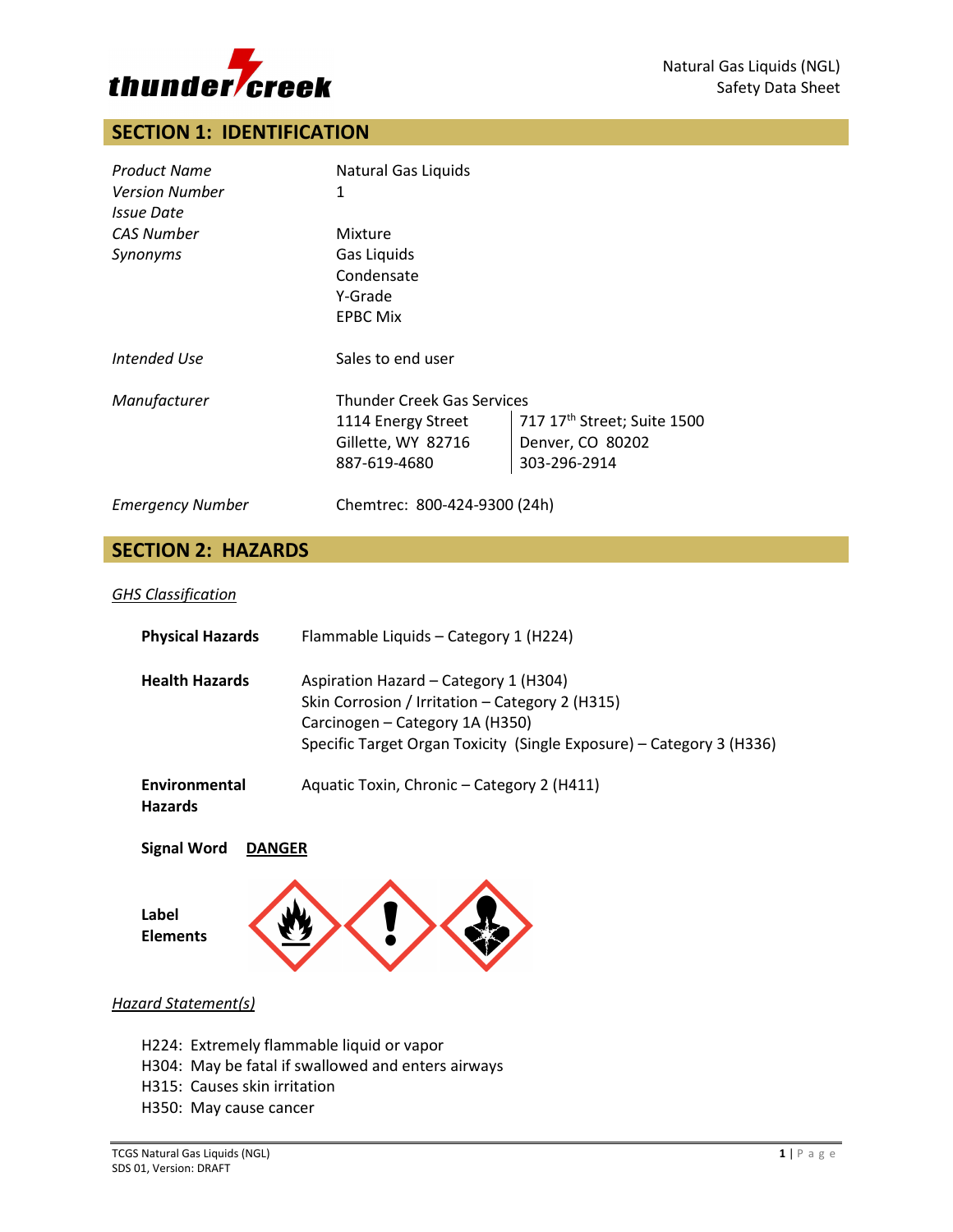

H336: May cause drowsiness or dizziness

H411: Toxic to aquatic life with long lasting effects

### *Precautionary Statements*

**Prevention** Obtain special instructions before use. (P201)\* Do not handle until all safety precautions have been read and understood. (P202)\* Keep away from heat/sparks/open flames/hot surfaces. - No smoking. (P210)\* Keep container tightly closed. (P233)\* Ground/bond container and receiving equipment. (P240)\* Use with explosion-proof equipment. (P241)\* Use only non-sparking tools. (P242)\* Take precautionary measures against static discharge. (P243)\* Avoid breathing dust/fume/gas/mist/vapor/spray. (P261)\* Wash thoroughly after handling. (P264)\* Wash thoroughly after handling. (P264)\* Use only outdoors or in a well-ventilated area. (P271)\* Wear protective gloves / protective clothing / eye protection / face protection. (P280)\* **Response** IF ON SKIN: Remove/Take off immediately all contaminated clothing. Rinse skin with water/shower. (P303+P361+P353)\* If skin irritation occurs: Get medical advice/attention. (P313)\* Take off contaminated clothing and wash before reuse. (P362)\* IF SWALLOWED: Immediately call a POISON CENTER or doctor/physician. (P301+P310)\* Do NOT induce vomiting. (P331)\* IF INHALED: Remove victim to fresh air and keep at rest in a position comfortable for breathing. (P304+P340)\* Call a POISON CENTER or doctor/physician if you feel unwell. (P312)\* In case of fire: Use dry chemical, carbon dioxide, or foam for extinction.(P370+P378)\*

- **Storage** Store in a well-ventilated place. Keep cool.(P403+P235)\* Store locked up. (P405)\*
- **Disposal** Dispose of contents/container to approved disposal facility. (P501)\*

*\*applicable GHS precautionary statement*

# **SECTION 3: COMPOSITION**

| Ingredient                                  | <b>CASRN</b>  | Concentration (%V) |
|---------------------------------------------|---------------|--------------------|
| Natural gas (petroleum), raw liquid mixture | 64741-48-6    | 100                |
| ---including components listed below---     |               |                    |
| Ethane                                      | 74-84-0       | $5 - 15$           |
| Propane                                     | 74-98-6       | $30 - 40$          |
| Iso-Butane                                  | $75 - 28 - 5$ | $5 - 10$           |
| n-Butane                                    | 106-97-8      | $20 - 30$          |
| Pentanes & other hydrocarbons in <0.1%      | Mixture       | $20 - 30$          |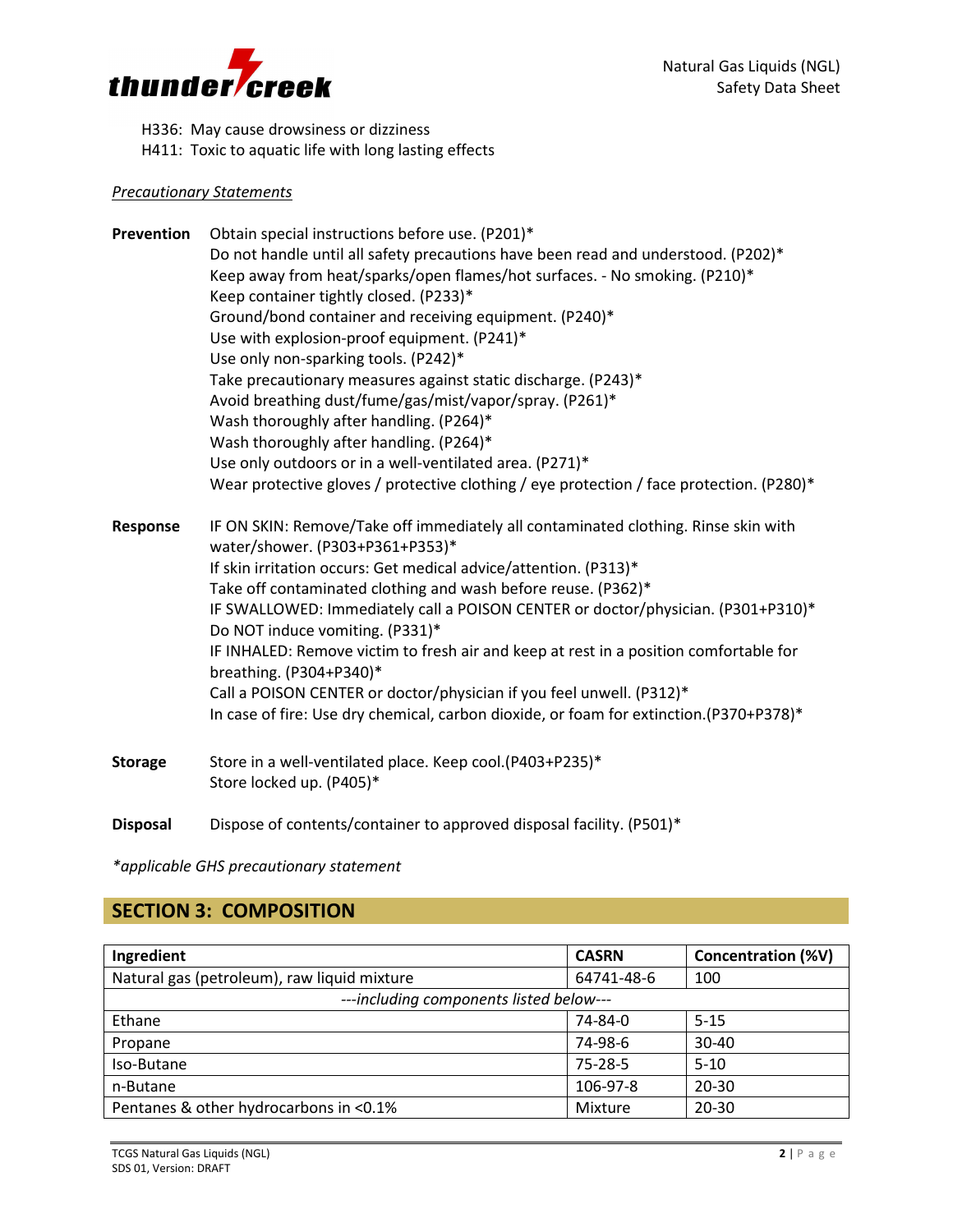

| n-Hexane | 110-54-3      | $0.5 - 1$    |
|----------|---------------|--------------|
| Benzene  | $71 - 43 - 2$ | $0.1 - 0.2$  |
| Toluene  | 108-88-3      | $0.05 - 0.1$ |

## **SECTION 4: FIRST AID**

**Eye Contact:** If irritation or redness develops from exposure, flush eyes with clean water. If symptoms persist, seek medical attention.

**Skin Contact:** Remove contaminated shoes and clothing, and flush affected area(s) with large amounts of water. If skin surface is damaged, apply a clean dressing and seek medical attention. If skin surface is not damaged, cleanse affected area(s) thoroughly by washing with mild soap and water or a waterless hand cleaner. If irritation or redness develops, seek medical attention. Wash contaminated clothing before reuse.

**Inhalation (Breathing):** If respiratory symptoms or other symptoms of exposure develop, move victim away from source of exposure and into fresh air in a position comfortable for breathing. If symptoms persist, seek immediate medical attention. If victim is not breathing, clear airway and immediately begin artificial respiration. If breathing difficulties develop, oxygen should be administered by qualified personnel. Seek immediate medical attention.

**Ingestion (Swallowing):** Aspiration hazard: Do not induce vomiting or give anything by mouth because this material can enter the lungs and cause severe lung damage. If victim is drowsy or unconscious and vomiting, place on the left side with the head down. If possible, do not leave victim unattended and observe closely for adequacy of breathing. Seek medical attention.

### *Most Important Symptoms & Effects*

**Acute:** Headache, drowsiness, dizziness, loss of coordination, disorientation and fatigue. **Delayed:** Possible development of leukemia (cancer) upon repeated inhalation of vapor. Dry skin and possible irritation with repeated or prolonged skin exposure.

#### *Note to Physician*

Epinephrine and other sympathomimetic drugs may initiate cardiac arrhythmias in persons exposed to high concentrations of hydrocarbon solvents (e.g., in enclosed spaces or with deliberate abuse). The use of other drugs with less arrhythmogenic potential should be considered. If sympathomimetic drugs are administered, observe for the development of cardiac arrhythmias.

Federal regulations (29 CFR 1910.1028) specify medical surveillance programs for certain exposures to benzene above the action level or PEL (specified in Section (i)(1)(i) of the Standard). In addition, employees exposed in an emergency situation shall, as described in Section (i)(4)(i), provide a urine sample at the end of the shift for measurement of urine phenol.

## **SECTION 5: FIRE-FIGHTING MEASURES**

*NFPA 704 Hazard Classification* (0=Minimal, 1=Slight, 2=Moderate, 3=Serious, 4=Severe)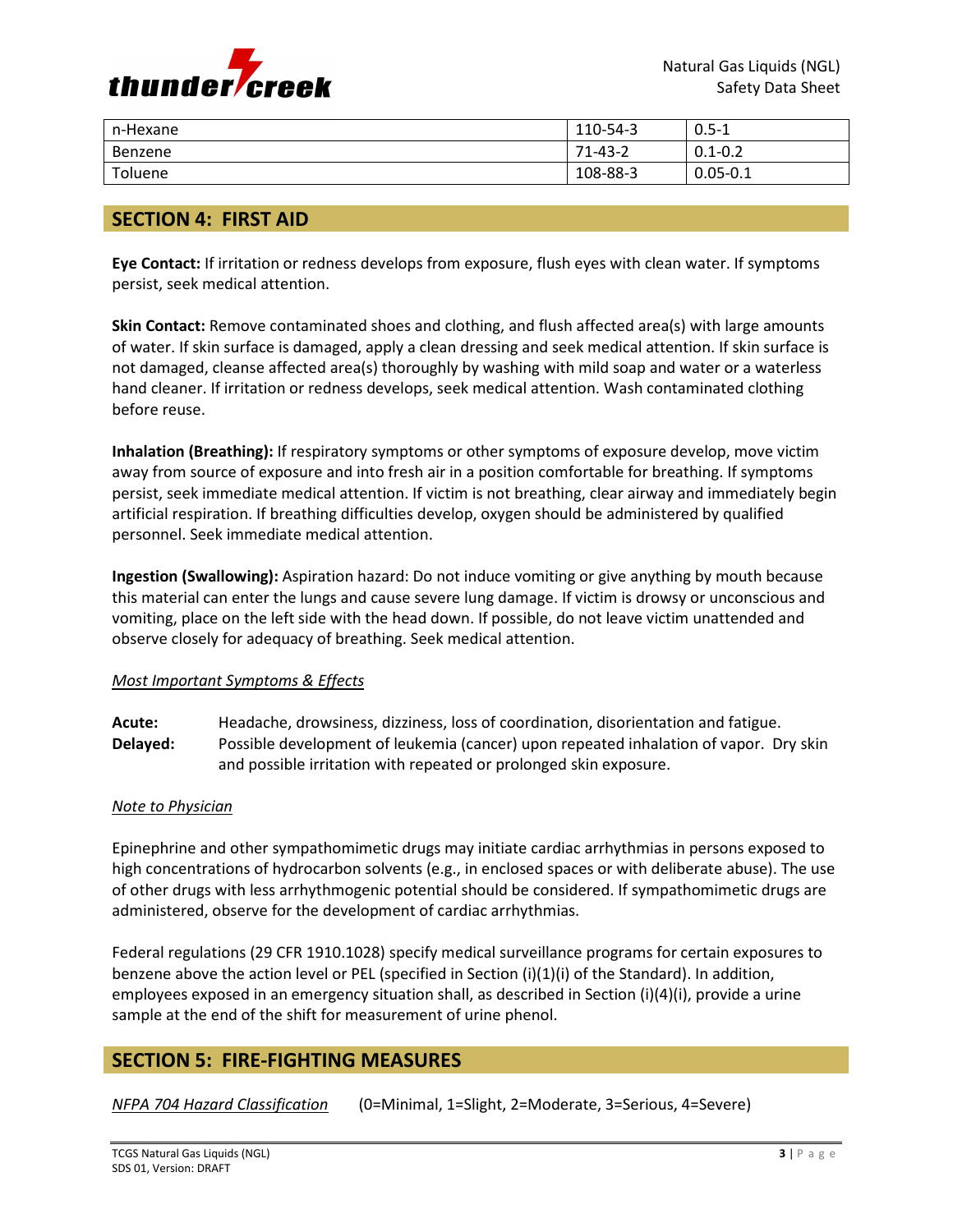

Flammability: 4 Health: 1 Reactivity: 0 Special:

**Unusual Fire & Explosion Hazards:** Extremely flammable. This material can be ignited by heat, sparks, flames, or other sources of ignition (e.g., static electricity, pilot lights, mechanical/electrical equipment, and electronic devices that are not UL certified intrinsically safe). Vapors may travel considerable distances to a source of ignition where they can ignite, flash back, or explode. May create vapor/air explosion hazard indoors, in confined spaces, outdoors, or in sewers. This product will float and can be reignited on surface water. Vapors are heavier than air and can accumulate in low areas. If container is not properly cooled, it may rupture with prolonged exposure to heat. Hazardous combustion / decomposition products may be released by this material when exposed to heat or fire. Use caution and wear protective clothing, including respiratory protection.

**Extinguishing Media:** Dry chemical, carbon dioxide, or foam is recommended. Water spray is recommended to cool or protect exposed materials or structures. Carbon dioxide can displace oxygen use caution when applying carbon dioxide in confined spaces. Simultaneous use of foam and water on the same surface is to be avoided as water destroys the foam. Water may be ineffective for extinguishment, unless used under favorable conditions by experienced fire fighters.

**Fire Fighting Instructions:** For fires beyond the incipient stage, emergency responders in the immediate hazard area should wear protective clothing. When the potential chemical hazard is unknown, in enclosed or confined spaces, a self contained breathing apparatus should be worn. In addition, wear other appropriate protective equipment as conditions warrant (see Section 8).

Isolate immediate hazard area and keep unauthorized personnel out. Stop spill/release if it can be done safely. Move undamaged containers from immediate hazard area if it can be done safely. Water spray may be useful in minimizing or dispersing vapors and to protect personnel. Cool equipment exposed to fire with water, if it can be done safely. Avoid spreading burning liquid with water used for cooling purposes.

**Hazardous Combustion Products:** Combustion may yield smoke, carbon monoxide, and other products of incomplete combustion. Oxides of nitrogen and sulfur may also be formed.

# **SECTION 6: ACCIDENTAL RELEASE MEASURES**

**Personal Precautions:** Extremely flammable. Liquid spills will create a fire hazard and may form an explosive atmosphere. Keep all sources of ignition and hot metal surfaces away from spill/release if safe to do so. The use of explosion-proof or intrinsically safe electrical equipment is recommended. Stay upwind and away from spill/release. Avoid direct contact with material. For large spills, notify persons downwind of the spill/release, isolate immediate hazard area, and keep unauthorized personnel out. Wear appropriate protective equipment, including respiratory protection, as conditions warrant (see Section 8). See Sections 2 and 7 for additional information on hazards and precautionary measures.

**Environmental Precautions:** Stop spill/release if it can be done safely. Prevent spilled material from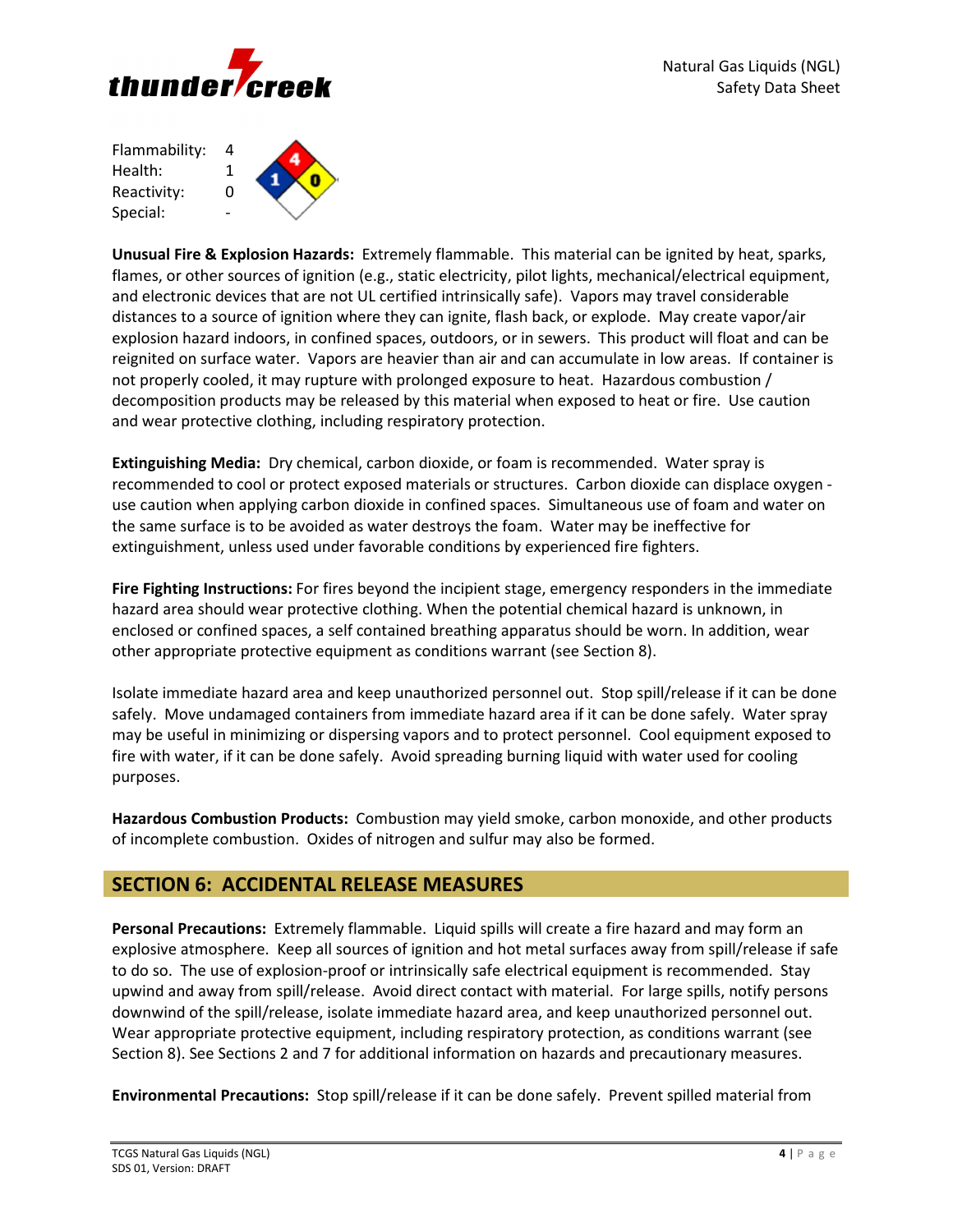

entering sewers, storm drains, other unauthorized drainage systems, and natural waterways. Use foam on spills to minimize vapors. Use water sparingly to minimize environmental contamination and reduce disposal requirements. If spill occurs on water notify appropriate authorities and advise shipping of any hazard. Spills into or upon navigable waters that cause a sheen or discoloration on the surface of the water, may require notification of the National Response Center (phone number 800-424-8802).

**Methods for Containment and Clean-Up:** Notify relevant authorities in accordance with all applicable regulations. Immediate cleanup of any spill is recommended. Dike far ahead of spill for later recovery or disposal. Absorb spill with inert material such as sand, and place in suitable container for disposal. If spilled on water remove with appropriate methods (e.g. skimming, booms or absorbents). In case of soil contamination, remove contaminated soil for remediation or disposal, in accordance with local regulations.

Recommended measures are based on the most likely spillage scenarios for this material; however local conditions and regulations may influence or limit the choice of appropriate actions to be taken.

# **SECTION 7: HANDLING AND STORAGE**

**Precautions for safe handling:** Keep away from ignition sources such as heat/sparks/open flame – No smoking. Take precautionary measures against static discharge. Nonsparking tools should be used. Obtain special instructions before use. Do not handle until all safety precautions have been read and understood. Wear protective gloves/clothing and eye/face protection as necessary to avoid direct contact. Wash thoroughly after handling. Use good personal hygiene practices and wear appropriate personal protective equipment (see section 8).

*Extremely Flammable*. May vaporize easily at ambient temperatures. The vapor is heavier than air and may create an explosive mixture of vapor and air. Beware of accumulation in confined spaces and low lying areas. Electrostatic charge may accumulate and create a hazardous condition when handling or processing this material. To avoid fire or explosion, dissipate static electricity during transfer by grounding and bonding containers and equipment before transferring material. Refer to NFPA-70 and/or API RP 2003 for specific bonding/grounding requirements. Avoid use of electrical equipment near transfer areas. Do not enter confined spaces such as tanks or pits without following proper entry procedures in accordance with 29 CFR 1910.146. Remove and/or clean contaminated clothing or shoes as soon as possible. Keep contaminated clothing away from sources of ignition such as sparks or open flames.

*Static Accumulation Hazard*: Electrostatic charge may accumulate and create a hazardous condition when handling this material. To minimize this hazard, bonding and grounding of tanks, transfer piping, and storage tank level floats are necessary but may not, by themselves, be sufficient. Review all operations which have the potential of generating and accumulating an electrostatic charge and/or a flammable atmosphere (including tank and container filling, splash filling, tank cleaning, sampling, gauging, switch loading, filtering, mixing, agitation, and vacuum truck operations) and use appropriate mitigating procedures. Special care should be given to ensure that special slow load procedures for "switch loading" are followed to avoid the static ignition hazard that can exist when higher flash point material (such as fuel oil or diesel) is loaded into tanks previously containing low flash point products (such as gasoline or naphtha). For more information, refer to OSHA Standard 29 CFR 1910.106, 'Flammable and Combustible Liquids', National Fire Protection Association (NFPA 77, 'Recommended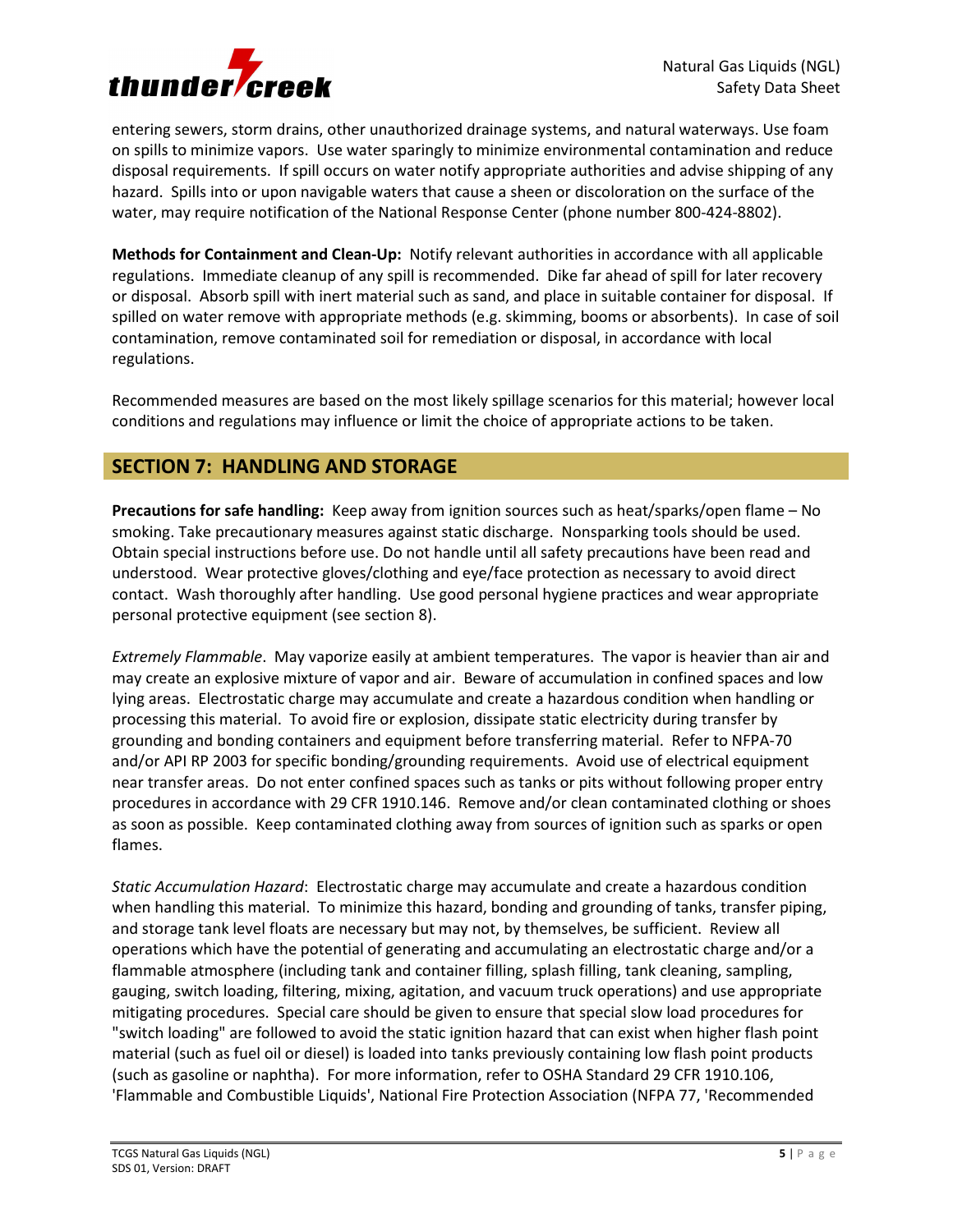

Practice on Static Electricity', and/or the American Petroleum Institute (API) Recommended Practice 2003, 'Protection Against Ignitions Arising Out of Static, Lightning, and Stray Currents'.

**Conditions for safe storage:** Keep container(s) tightly closed and properly labeled. Use and store this material in cool, dry, well-ventilated areas away from heat, direct sunlight, hot metal surfaces, and all sources of ignition. Store only in approved containers. Post area "No Smoking or Open Flame." Keep away from any incompatible material (see Section 10). Protect container(s) against physical damage. Outdoor or detached storage is preferred. Indoor storage should meet OSHA standards and appropriate fire codes.

"Empty" containers retain residue and may be dangerous. Do not pressurize, cut, weld, braze, solder, drill, grind, or expose such containers to heat, flame, sparks, or other sources of ignition. They may explode and cause injury or death. "Empty" drums should be completely drained, properly bunged, and promptly shipped to the supplier or a drum reconditioner. All containers should be disposed of in an environmentally safe manner and in accordance with governmental regulations. Before working on or in tanks which contain or have contained this material, refer to OSHA regulations, ANSI Z49.1, and other references pertaining to cleaning, repairing, welding, or other contemplated operations.

# **SECTION 8: EXPOSURE CONTROLS / PERSONAL PROTECTION**

| Component                | <b>Exposure Limits (ppm)</b> |                 |                  |
|--------------------------|------------------------------|-----------------|------------------|
|                          | ACGIH                        | <b>NIOSH</b>    | OSHA             |
| Natural gas (petroleum), | TWA8: 300                    |                 |                  |
| raw liquid mixture       | (Gasoline)                   |                 |                  |
| <b>Benzene</b>           | TWA8: 0.5                    | TWA8: 0.1       | <b>TWA8: 1</b>   |
|                          | STEL15: 2.5                  | <b>STEL15:1</b> | <b>STEL15: 5</b> |
|                          | (skin)                       |                 |                  |
|                          | <b>TWA8: 20</b>              | TWA8: 100       | TWA8: 200        |
| Toluene                  |                              | STEL15: 150     | STEL10: 500      |
|                          | TWA8: 50                     | <b>TWA8: 50</b> | <b>TWA8: 500</b> |
| n-Hexane                 | (skin)                       |                 |                  |

*Note: State, local or other agencies or advisory groups may have established more stringent limits. Consult an industrial hygienist or similar professional, or your local agencies, for further information.* 

**Engineering controls:** If current ventilation practices are not adequate to maintain airborne concentrations below the established exposure limits, additional engineering controls or PPE may be required.

**Eye/Face Protection:** The use of eye protection that meets or exceeds ANSI Z87.1 is recommended to protect against potential eye contact, irritation, or injury. Depending on conditions of use, a face shield may be necessary.

**Skin/Hand Protection:** The use of gloves impervious to the specific material handled is advised to prevent skin contact. Users should check with manufacturers to confirm the breakthrough performance of their products. Depending on exposure and use conditions, additional protection may be necessary to prevent skin contact including use of items such as chemical resistant boots, aprons, arm covers, hoods,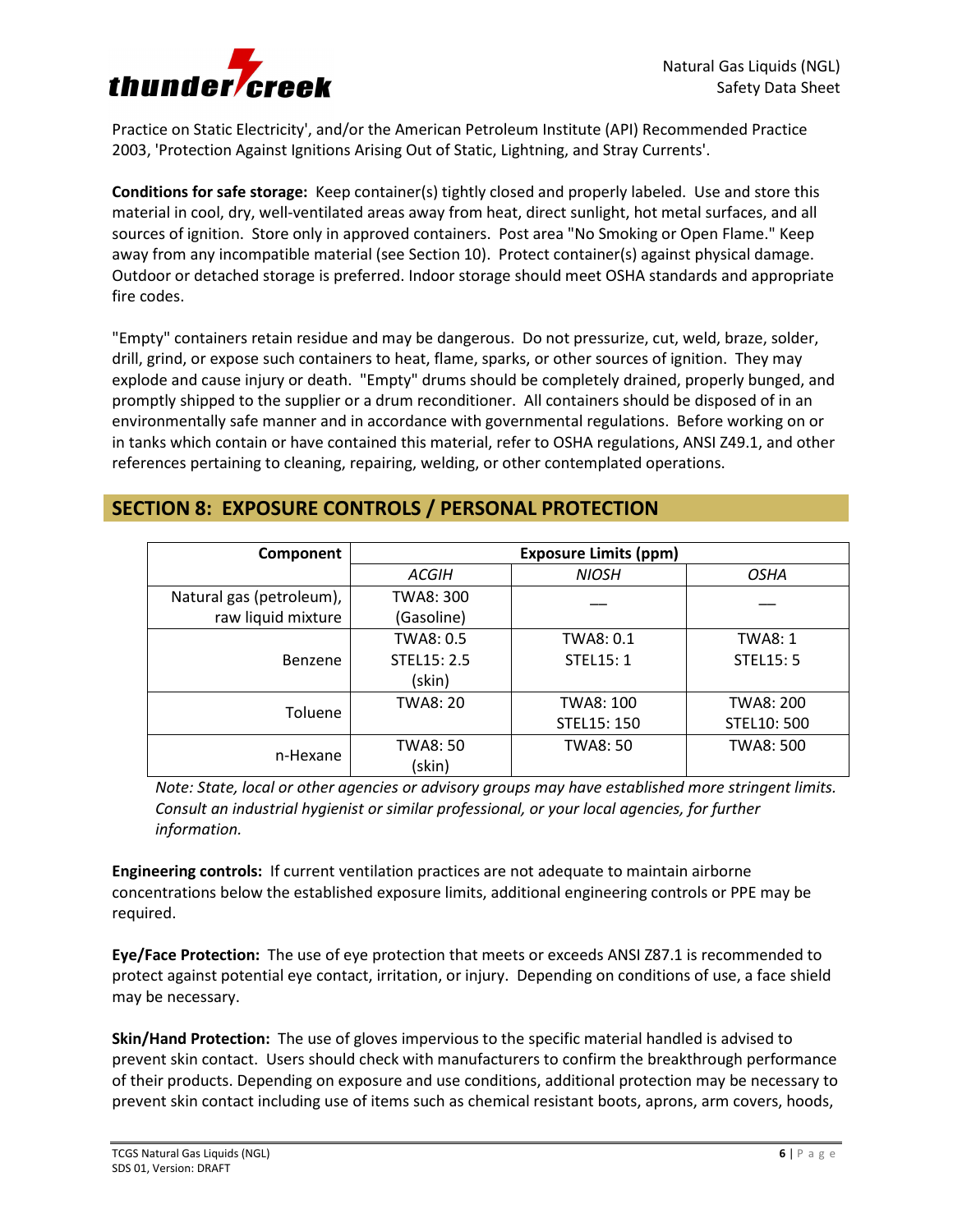

coveralls, or encapsulated suits.

**Respiratory Protection:** A NIOSH approved, self-contained breathing apparatus (SCBA) or equivalent operated in a pressure demand or other positive pressure mode should be used in situations of oxygen deficiency (oxygen content less than 19.5 percent), unknown exposure concentrations, or situations that are immediately dangerous to life or health (IDLH).

A respiratory protection program that meets or is equivalent to OSHA 29 CFR 1910.134 and ANSI Z88.2 should be followed whenever workplace conditions warrant a respirator's use.

If benzene concentrations equal or exceed applicable exposure limits, OSHA requirements for personal protective equipment, exposure monitoring, and training may apply (29CFR1910.1028 - Benzene).

**NOTE: Respiratory protection alone will not provide adequate personnel protection in flammable environments.** 

**Other Protective Equipment:** Eye wash and quick-drench shower facilities should be available in the work area. Thoroughly clean shoes and wash contaminated clothing before reuse.

*Suggestions provided in this section for exposure control and specific types of protective equipment are based on readily available information. Users should consult with the specific manufacturer to confirm the performance of their protective equipment. Specific situations may require consultation with industrial hygiene, safety, or engineering professionals.* 

| Appearance:                      | Colorless   |               |
|----------------------------------|-------------|---------------|
| <b>Physical Form:</b>            | Liquid      |               |
| Odor:                            | Gasoline    |               |
| Odor Threshold:                  | No Data     |               |
| pH:                              | N/A         |               |
| Vapor Pressure:                  | 200-300     | psia (@ 100F) |
| Vapor Density (air=1):           | >1          |               |
| Initial Boiling Point / Range:   | -44 to 90   | F             |
| Melting / Freezing Point:        | No Data     |               |
| Solubility in Water:             | Slight      |               |
| Partition Coefficient (Kow):     | No Data     |               |
| Specific Gravity (water $= 1$ ): | $0.4 - 0.6$ |               |
| <b>Evaporation Rate:</b>         | No Data     |               |
| <b>Flash Point</b>               | < 10        | F             |
| Lower Explosive Limit (LEL):     | 1.0 (est.)  | %V in air     |
| Upper Explosive Limit (UEL):     | 15 (est.)   | %V in air     |
| Auto-Ignition Temperature:       | No Data     | F             |

# **SECTION 9: PHYSICAL AND CHEMICAL PROPERTIES**

*NOTE: unless otherwise stated, all properties listed are at normal temperature and pressure.*

# **SECTION 10: STABILITY AND REACTIVITY**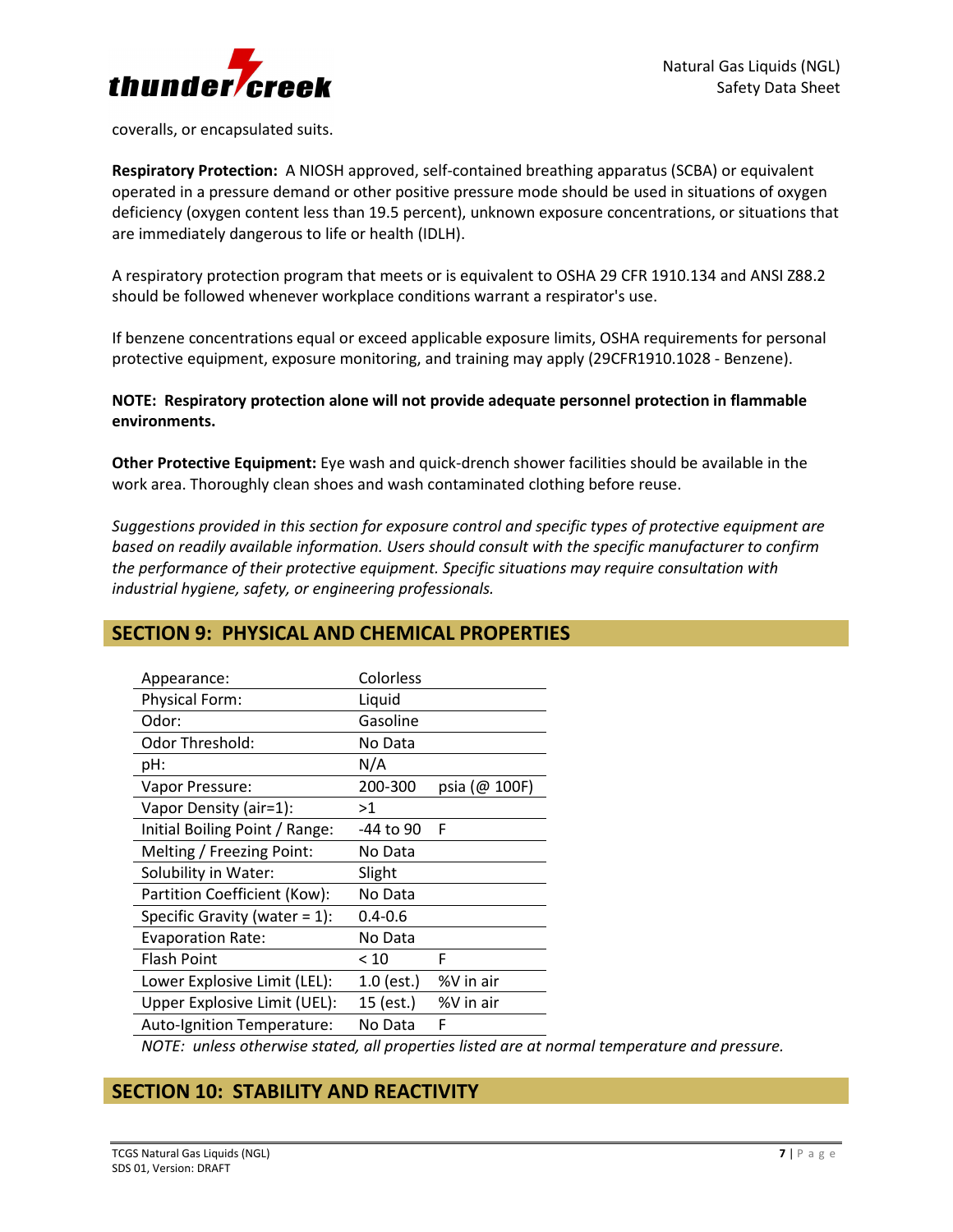

**Stability:** Stable under normal ambient and anticipated conditions of use.

**Conditions to Avoid:** Avoid high temperatures and all sources of ignition. Prevent vapor accumulation.

**Materials to Avoid (Incompatible Materials):** Avoid contact with strong oxidizing agents and strong reducing agents.

**Hazardous Decomposition Products:** Not anticipated under normal conditions of use.

**Hazardous Polymerization:** Not known to occur.

## **SECTION 11: TOXICOLOGICAL INFORMATION**

| Exposure Route    | Assessment of Acute Health Risk                           |
|-------------------|-----------------------------------------------------------|
| <b>Inhalation</b> | Narcosis possible                                         |
| Absorption        | Typical exposure unlikely to trigger acute health effect. |
| Ingestion         | Typical exposure unlikely to trigger acute health effect. |

**Aspiration Hazard:** May be fatal if swallowed and enters airways.

**Skin Corrosion/Irritation:** Causes skin irritation. Repeated exposure may cause skin dryness or cracking.

**Damage/Irritation:** Causes mild eye irritation.

**Skin Sensitization:** Not expected to be a skin sensitizer.

**Respiratory Sensitization:** No information available.

**Specific Target Organ Toxicity (Single Exposure):** May cause drowsiness and dizziness.

**Specific Target Organ Toxicity (Repeated Exposure):** Not expected to cause organ effects from repeated exposure.

**Carcinogenicity:** May cause cancer.

**Germ Cell Mutagenicity:** Not expected to cause heritable genetic effects.

**Reproductive Toxicity:** Not expected to cause reproductive toxicity.

#### **TOXICOLOGICAL EFFECTS OF COMPONENTS**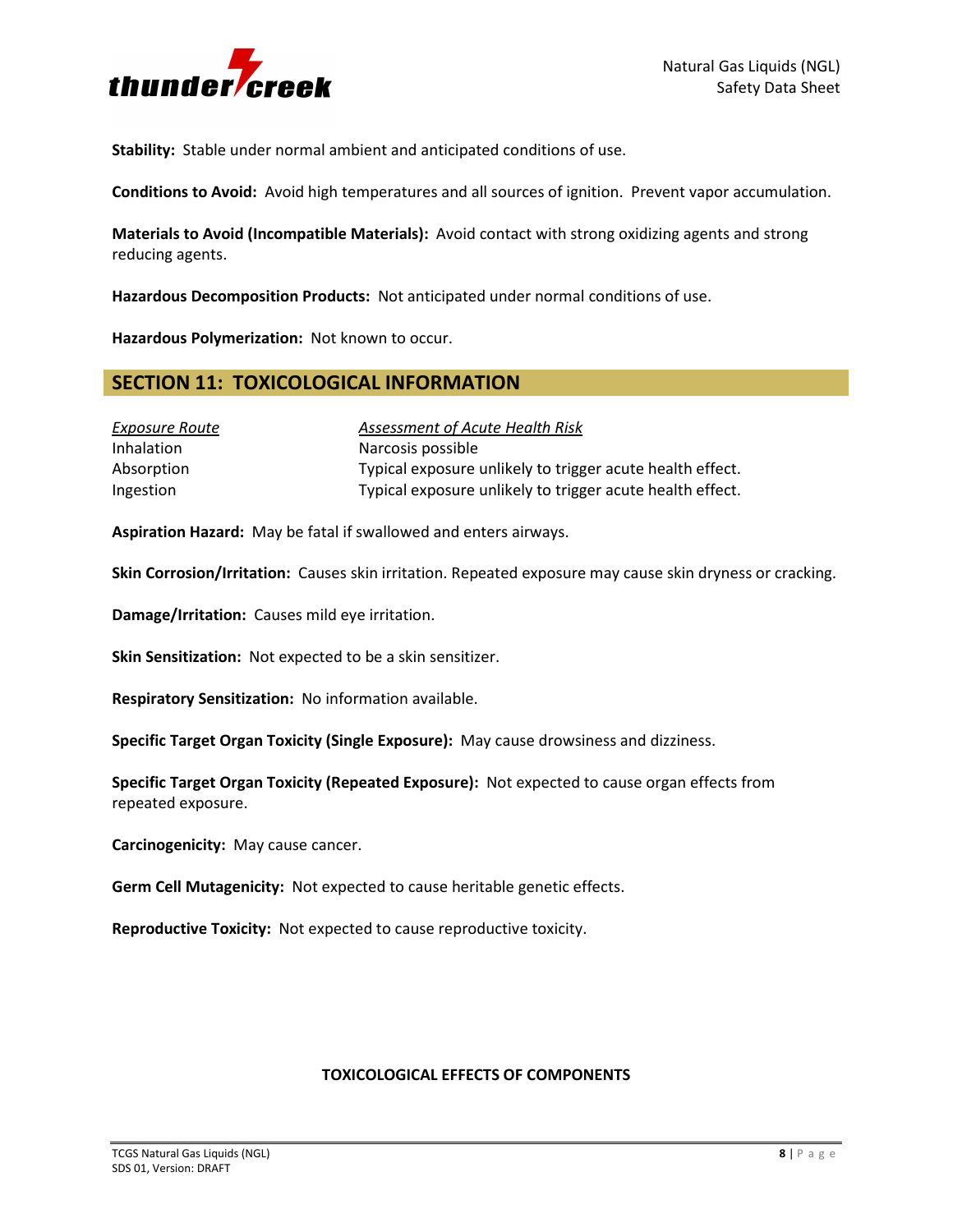

# *Natural gas (petroleum), raw liquid mixture*

| Carcinogenicity:         | Two year inhalation studies of vaporized unleaded gasoline produced an<br>increased incidence of kidney tumors in male rats and liver tumors in female<br>mice. Repeated skin application of various petroleum naphthas in mice for two<br>years resulted in an increased incidence of skin tumors but only in the presence<br>of severe skin irritation. Follow-up mechanistic studies suggest that the<br>occurrence of these tumors may be the consequence of promotional processes<br>and not relevant to human risk assessment. Epidemiology data collected from a<br>study of more than 18,000 petroleum marketing and distribution workers showed<br>no increased risk of leukemia, multiple myeloma, or kidney cancer from gasoline<br>exposure. Unleaded gasoline has been identified as a possible carcinogen by the<br>International Agency for Research on Cancer. |
|--------------------------|--------------------------------------------------------------------------------------------------------------------------------------------------------------------------------------------------------------------------------------------------------------------------------------------------------------------------------------------------------------------------------------------------------------------------------------------------------------------------------------------------------------------------------------------------------------------------------------------------------------------------------------------------------------------------------------------------------------------------------------------------------------------------------------------------------------------------------------------------------------------------------|
| Target Organs:           | Two year inhalation studies of wholly vaporized unleaded gasoline, and 90 days<br>studies of various petroleum naphthas, did not produce significant target organ<br>toxicity in laboratory animals. Nephropathy in male rats, characterized by the<br>accumulation of alpha-2-u- globulin in epithelial cells of the proximal tubules was<br>observed, however follow-up studies suggest that these changes are unique to<br>the male rat.                                                                                                                                                                                                                                                                                                                                                                                                                                    |
| Reproductive<br>Toxicity | No evidence of developmental toxicity was found in pregnant laboratory animals<br>(rats and mice) exposed to high vapor concentrations of unleaded gasoline and<br>petroleum naphthas via inhalation. A two-generation reproductive toxicity study<br>of vapor recovery gasoline did not adversely affect reproductive function or<br>offspring survival and development.                                                                                                                                                                                                                                                                                                                                                                                                                                                                                                      |

#### *Benzene*

| Carcinogenicity:          | Benzene is an animal carcinogen and is known to produce acute myelogenous<br>leukemia (a form of cancer) in humans. Benzene has been identified as a human<br>carcinogen by IARC, the US National Toxicology Program and the US Occupational<br>Safety and Health Administration.                                                                                                    |
|---------------------------|--------------------------------------------------------------------------------------------------------------------------------------------------------------------------------------------------------------------------------------------------------------------------------------------------------------------------------------------------------------------------------------|
| Target Organs:            | Prolonged or repeated exposures to benzene vapors can cause damage to the                                                                                                                                                                                                                                                                                                            |
|                           | blood and blood forming organs, including disorders like leukopenia,                                                                                                                                                                                                                                                                                                                 |
|                           | thrombocytopenia, and aplastic anemia.                                                                                                                                                                                                                                                                                                                                               |
| Reproductive<br>Toxicity: | Some studies in occupationally exposed women have suggested benzene<br>exposure increased risk of miscarriage and stillbirth and decreased birth weight<br>and gestational age. The size of the effects detected in these studies was small,<br>and ascertainment of exposure and outcome in some cases relied on self-reports,<br>which may limit the reliability of these results. |
| Mutagenicity:             | Benzene exposure has resulted in chromosomal aberrations in human<br>lymphocytes and animal bone marrow cells. Exposure has also been associated<br>with chromosomal aberrations in sperm cells in human and animal studies.                                                                                                                                                         |

## *Toluene*

| Carcinogenicity: Exposure of rats and mice to toluene at concentrations ranging from 120-1200 |
|-----------------------------------------------------------------------------------------------|
| ppm for two years did not demonstrate evidence of carcinogenicity. Toluene has                |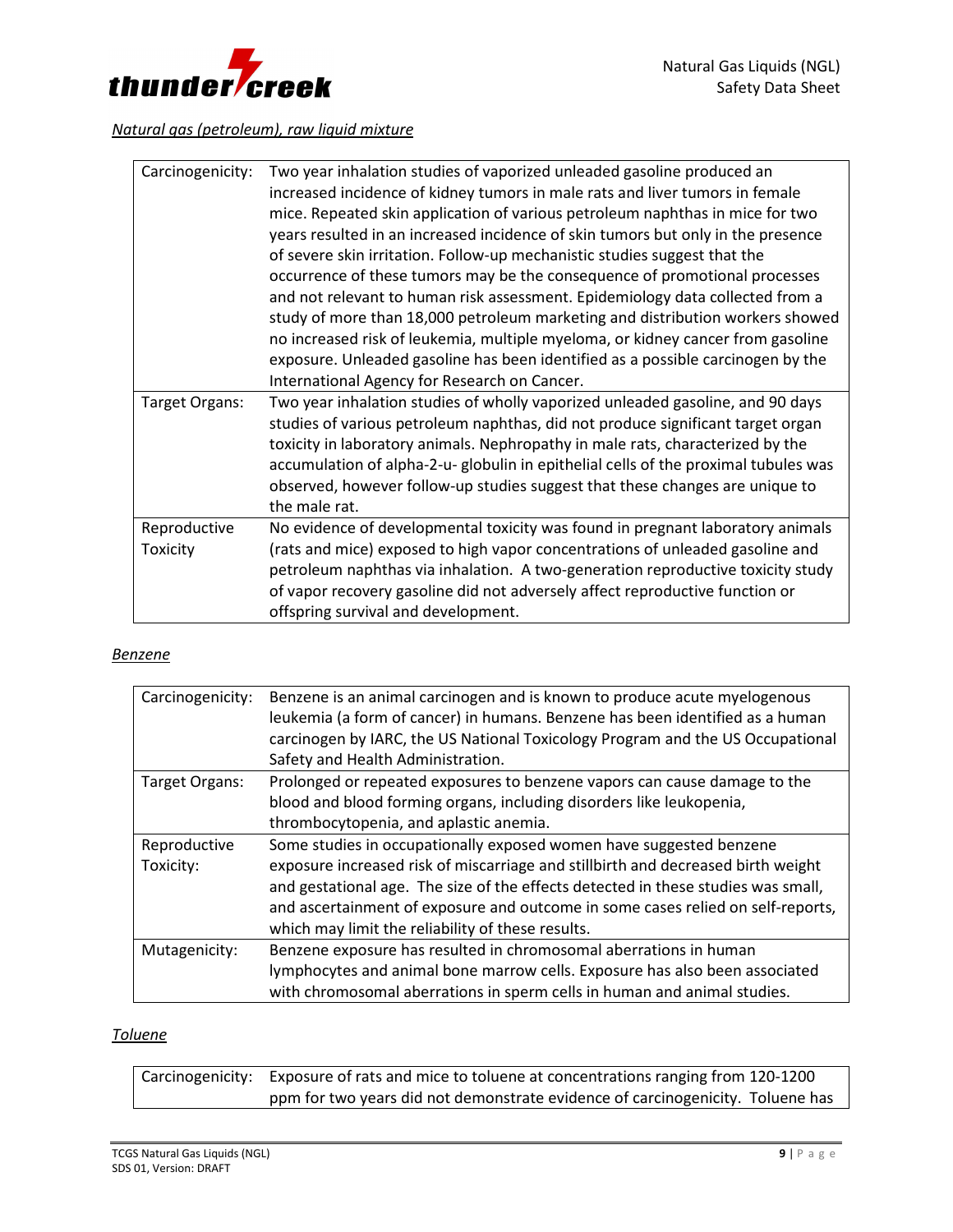

|                | not been listed as a carcinogen by IARC.                                             |
|----------------|--------------------------------------------------------------------------------------|
| Target Organs: | Epidemiology studies suggest that chronic occupational overexposure to toluene       |
|                | may damage color vision. Subchronic and chronic inhalation studies with toluene      |
|                | produced kidney and liver damage, hearing loss and central nervous system            |
|                | (brain) damage in laboratory animals. Intentional misuse by deliberate inhalation    |
|                | of high concentrations of toluene has been shown to cause liver, kidney, and         |
|                | central nervous system damage, including hearing loss and visual disturbances.       |
| Reproductive   | Exposure to toluene during pregnancy has demonstrated limited evidence of            |
| Toxicity:      | developmental toxicity in laboratory animals. Decreased fetal body weight and        |
|                | increased skeletal variations in both inhalation and oral studies, but only at doses |
|                | that were maternally toxic. No fetal toxicity was seen at doses that were not        |
|                | maternally toxic. Decreased sperm counts have been observed in male rats in the      |
|                | absence of a reduction in fertility. Toluene has been reported to cause mental or    |
|                | growth retardation in the children of solvent abusers who directly inhale toluene    |
|                | during pregnancy.                                                                    |

#### *n-Hexane*

| Target Organs: | Excessive exposure to n-hexane can result in peripheral neuropathies. The initial<br>symptoms are symmetrical sensory numbness and paresthesias of distal portions<br>of the extremities. Motor weakness is typically observed in muscles of the toes<br>and fingers but may also involve muscles of the arms, thighs and forearms. The<br>onset of these symptoms may be delayed for several months to a year after the<br>beginning of exposure. The neurotoxic properties of n-hexane are potentiated by<br>exposure to methyl ethyl ketone and methyl isobutyl ketone. |
|----------------|----------------------------------------------------------------------------------------------------------------------------------------------------------------------------------------------------------------------------------------------------------------------------------------------------------------------------------------------------------------------------------------------------------------------------------------------------------------------------------------------------------------------------------------------------------------------------|
| Reproductive   | Prolonged exposure to high concentrations of n-hexane (>1,000 ppm) resulted in                                                                                                                                                                                                                                                                                                                                                                                                                                                                                             |
| Toxicity:      | decreased sperm count and degenerative changes in the testes of rats but not                                                                                                                                                                                                                                                                                                                                                                                                                                                                                               |
|                | those of mice.                                                                                                                                                                                                                                                                                                                                                                                                                                                                                                                                                             |

# **SECTION 12: ECOLOGICAL INFORMATION**

**Aquatic Toxicity:** Acute aquatic toxicity studies on samples of gasoline and naphtha streams show acute toxicity values greater than 1 mg/L and mostly in the range 1-100 mg/L. Results are consistent with the predicted aquatic toxicity of these substances based on their hydrocarbon composition. These substances should be regarded as toxic to aquatic organisms, with the potential to cause long term adverse effects in the aquatic environment.

**Persistence and Degradability:** The hydrocarbons in this material are regarded as inherently biodegradable since their hydrocarbon components can be degraded by microorganisms.

**Bioaccumulation:** Log Kow values measured for the hydrocarbon components of this material range from 3 to greater than 6 and therefore are regarded as having the potential to bioaccumulate. In practice, metabolic processes or physical properties may prevent this effect or limit bioavailability.

**Mobility:** On release to water, hydrocarbons will float on the surface and since they are sparingly soluble, the only significant loss is volatilization to air. In air, these hydrocarbons are photodegraded by reaction with hydroxyl radicals with half lives varying from 6.5 days for benzene to 0.5 days for ndodecane.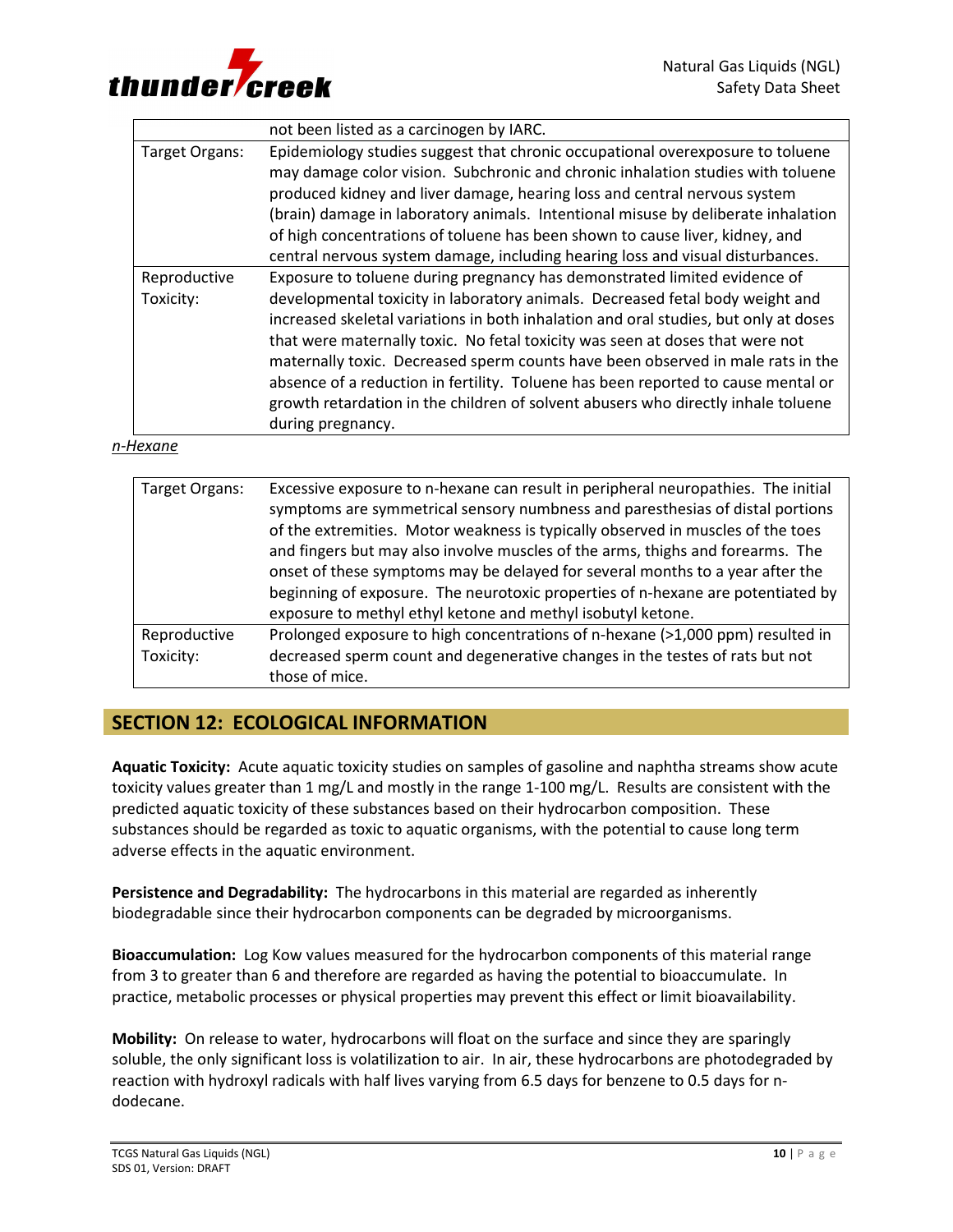

**Other Adverse Effects:** None anticipated.

# **SECTION 13: DISPOSAL CONSIDERATIONS**

The generator of a waste is always responsible for making proper hazardous waste determinations and must consider state and local requirements in addition to federal regulations.

This material, if discarded as produced, would not be a federally regulated RCRA "listed" hazardous waste. However, it is possible that the material as produced contains constituents which are not required to be listed in the MSDS but could affect the hazardous waste determination. Additionally, use which results in chemical or physical change of this material could subject it to regulation as a hazardous waste.

Container contents should be completely used and containers should be emptied prior to discard. Container residues could be considered to be hazardous wastes.

## **SECTION 14: TRANSPORTATION INFORMATION**

| Shipping Name(s):                 | Petroleum gases, liquefied | Hydrocarbon gas mixture,<br>liquefied n.o.s. |
|-----------------------------------|----------------------------|----------------------------------------------|
| Identification Number(s):         | <b>UN1075</b>              | <b>UN1965</b>                                |
| Placard / Marking:                | Flammable Gas / 1075       | Flammable Gas / 1965                         |
| Hazard Class / Division:          |                            | 2.1                                          |
| Label:                            |                            | <b>FLAMMABLE GAS</b>                         |
| <b>Bulk Packaging References:</b> |                            | 49 CFR 173.314 & 315                         |
| Non-Bulk Packaging<br>References: |                            | 49 CFR 173.304 & 306                         |
| <b>Emergency Response Guide:</b>  |                            | 115                                          |

### *U.S. Department of Transportation (DOT)*

### *Canadian (TDG)*

Except as listed below, transportation criteria is the same as listed above if vapor pressure of product exceeds 300 kPa.

| Shipping Name(s):         | Hydrocarbon gas mixture, liquefied n.o.s. (Propane; Butane) |  |
|---------------------------|-------------------------------------------------------------|--|
| Identification Number(s): | <b>UN1965</b>                                               |  |
| ERAP Index                | 3000                                                        |  |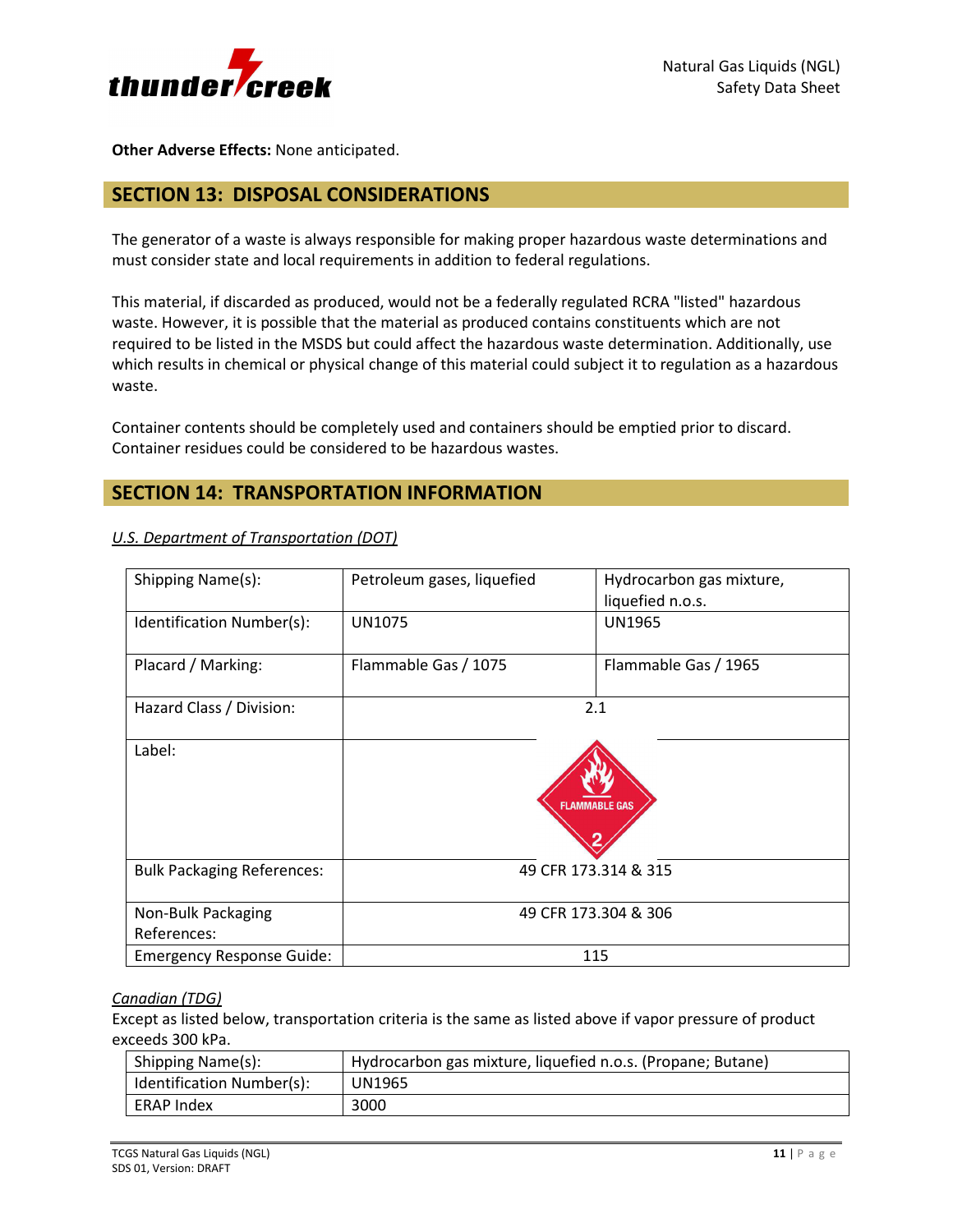

### *International Maritime Dangerous Goods (IMDG)*

Except as listed below, transportation criteria are the same as listed above in DOT section.

| Shipping Name(s):         | Hydrocarbon gas mixture, liquefied n.o.s. (Propane; Butane) |  |
|---------------------------|-------------------------------------------------------------|--|
| Identification Number(s): | UN1965                                                      |  |
| Non-Bulk Packaging:       | P <sub>200</sub>                                            |  |
| EMS:                      | $F-D. S-U$                                                  |  |

*If transported in bulk by marine vessel in international waters, product is being carried under the scope of MARPOL Annex I.* 

*International Civil Aviation Org. / International Air Transport Association (ICAO / IATA)*

Except as listed below, transportation criteria are the same as listed above in DOT section.

| Shipping Name(s):         | Hydrocarbon gas mixture, liquefied n.o.s. (Propane; Butane) |
|---------------------------|-------------------------------------------------------------|
| Identification Number(s): | UN1965                                                      |
| Subsidiary Risk:          | None                                                        |
| Packing Group:            | None                                                        |
| ERG Code:                 | 10L                                                         |

*Transportation of this product is forbidden on passenger aircraft.*

## **SECTION 15: REGULATORY INFORMATION**

This material contains no extremely hazardous substances subject to SARA 302.

### **NOTE: CERCLA 101(14), the Petroleum Exclusion, applies to this material.**

#### *CERCLA / SARA Section 311 & 312 (Title III Hazard Categories)*

This material is subject to the reporting requirements of Title III as follows:

| Acute Health:    | YFS |
|------------------|-----|
| Chronic Health:  | YFS |
| Fire Hazard:     | YFS |
| Pressure Hazard: | NΟ  |
| Reactive Hazard: | NΟ  |

#### *CERCLA / SARA Section 313 (TRI) & 40 CFR 372*

The following chemicals as components of the material are subject to the reporting requirements of Section 313 and 40 CFR 372:

| Component      | Concentration (%V) | Reporting Threshold (%V) |
|----------------|--------------------|--------------------------|
| Benzene        | $0.1 - 0.2$        | 0.1                      |
| <b>Toluene</b> | $0.05 - 0.1$       | 1.0                      |
| n-Hexane       | $0.5 - 1.0$        | 1.0                      |

### *California Proposition 65*

This material may contain detectable quantities of the following chemicals, known to the State of California to cause cancer, birth defects or other reproductive harm, and which may be subject to the warning requirements of California Proposition 65 (CA Health & Safety Code Section 25249.5):